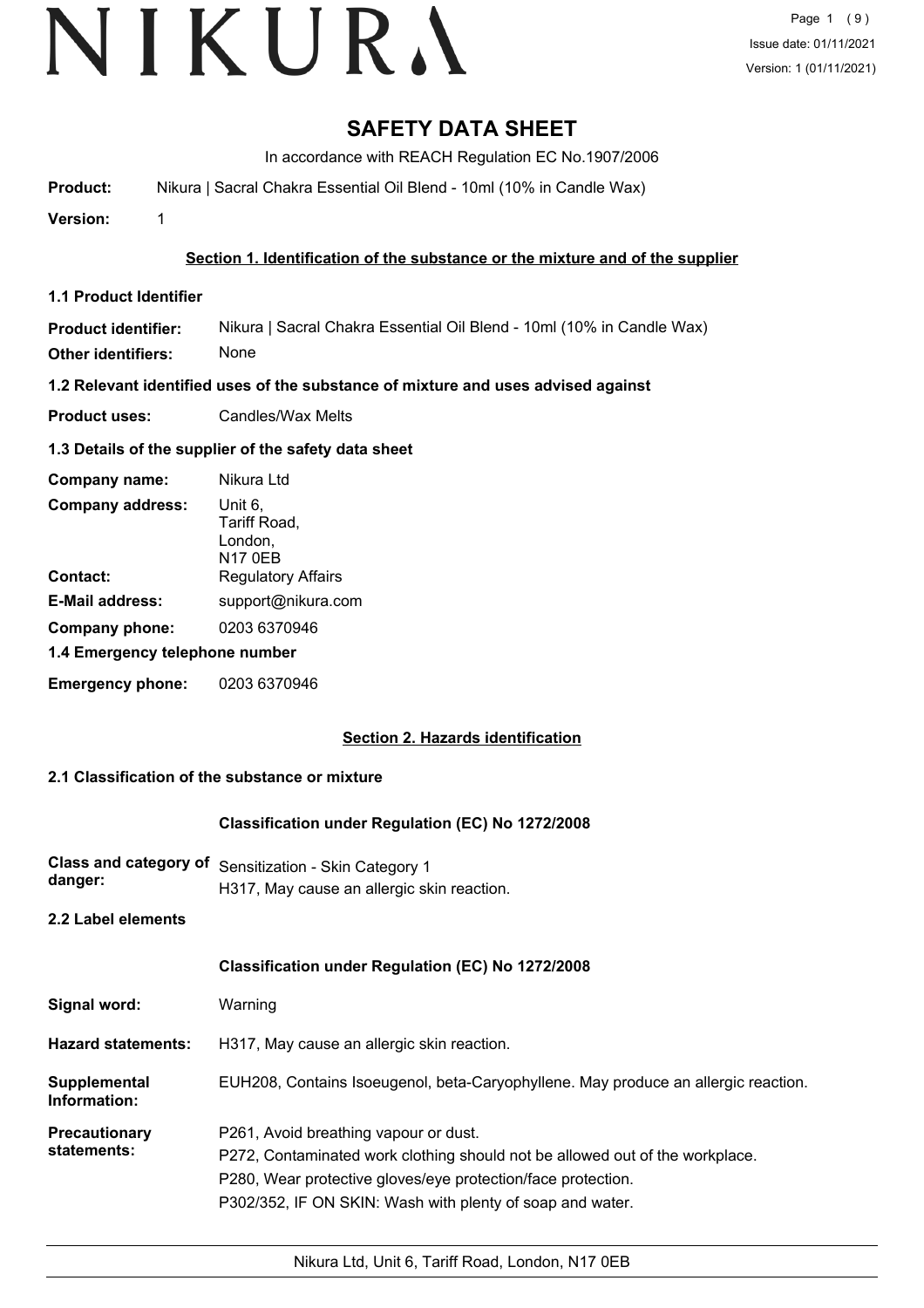### **SAFETY DATA SHEET**

In accordance with REACH Regulation EC No.1907/2006 **Product:** Nikura | Sacral Chakra Essential Oil Blend - 10ml (10% in Candle Wax) **Version:** 1 P333/313, If skin irritation or rash occurs: Get medical advice/attention. P363, Wash contaminated clothing before reuse. P501, Dispose of contents/container to approved disposal site, in accordance with local regulations. **Pictograms: Other hazards:** None **2.3 Other hazards**

#### **Section 3. Composition / information on ingredients**

#### **3.2 Mixtures**

#### **Contains:**

| <b>Name</b>         | <b>CAS</b> | <b>EC</b> | <b>REACH Registration</b><br>No. | $\%$  | <b>Classification for</b><br>(CLP) 1272/2008                                                                                                         |
|---------------------|------------|-----------|----------------------------------|-------|------------------------------------------------------------------------------------------------------------------------------------------------------|
| ld-Limonene         | 5989-27-5  | 227-813-5 |                                  | 3.38% | Flam. Liq. 3-Skin Irrit.<br>2-Skin Sens. 1B-Asp.<br>Tox 1-Aquatic Acute 1-<br>Aquatic Chronic 3:<br>H226-H304-H315-<br>H317-H400-H412,-              |
| lp-Mentha-1,4-diene | 99-85-4    | 202-794-6 |                                  | 0.77% | Flam. Lig. 3-Repr. 2-<br>Asp. Tox 1; H226-H304-<br>H361.-                                                                                            |
| beta-Caryophyllene  | 87-44-5    | 201-746-1 |                                  | 0.42% | Skin Sens. 1B-Asp.<br>Tox 1-Aquatic Chronic<br>4:H304-H317-H413.-                                                                                    |
| Benzyl benzoate     | 120-51-4   | 204-402-9 |                                  | 0.18% | Acute Tox. 4-Aquatic<br>Acute 1-Aquatic<br>Chronic 2;H302-H400-<br>H411.-                                                                            |
| Isoeugenol          | 97-54-1    | 202-590-7 |                                  | 0.02% | Acute Tox, 4-Acute<br>Tox. 4-Acute Tox. 4-<br>Skin Irrit. 2-Eye Irrit. 2-<br>Skin Sens. 1A-STOT<br>SE 3;H302-H312-<br>H315-H317-H319-<br>H332-H335.- |

#### **Substances with Community workplace exposure limits:**

Not Applicable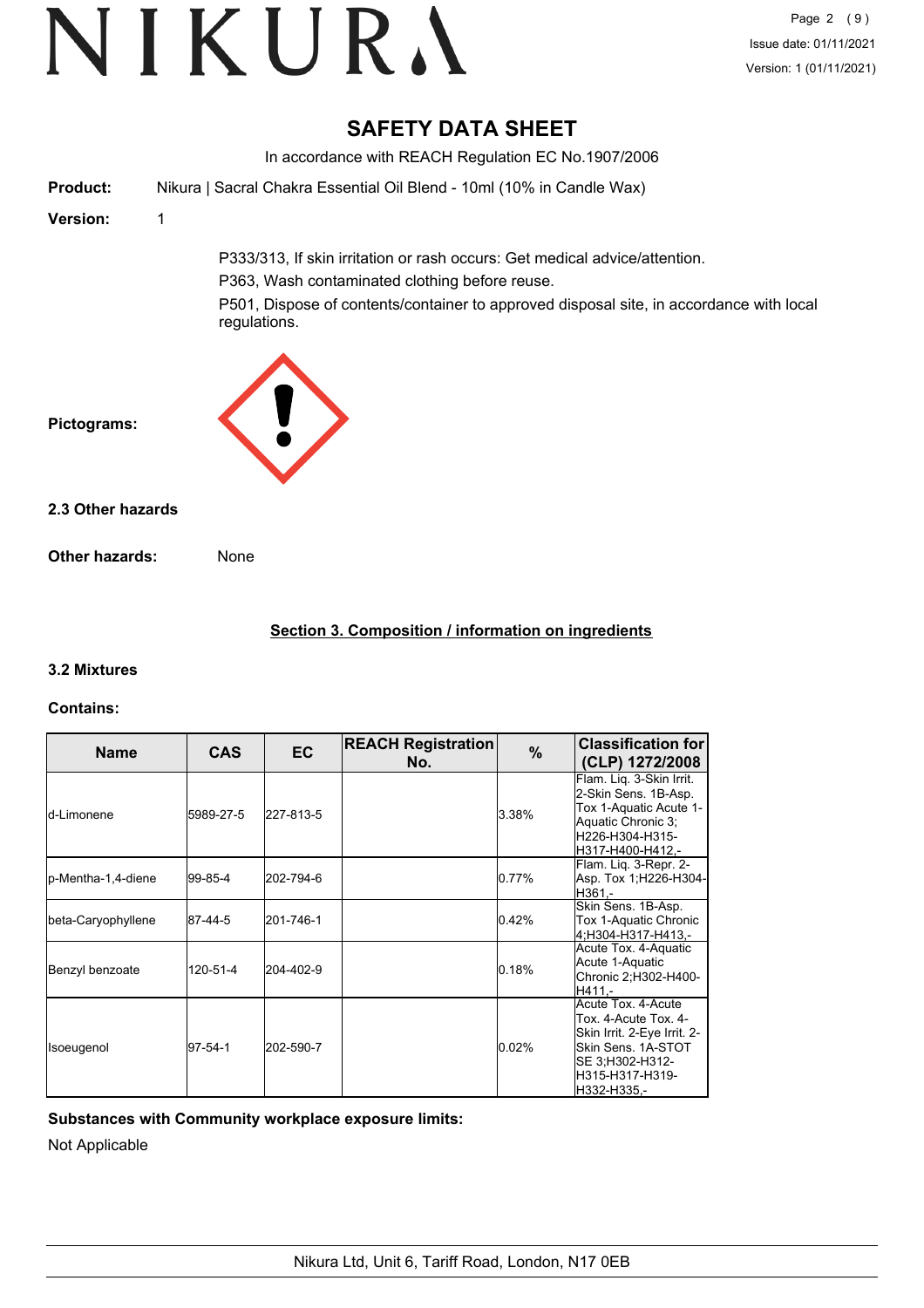# VIKURA

### **SAFETY DATA SHEET**

In accordance with REACH Regulation EC No.1907/2006

**Product:** Nikura | Sacral Chakra Essential Oil Blend - 10ml (10% in Candle Wax)

**Version:** 1

**Substances that are persistent, bioaccumulative and toxic or very persistent and very bioaccumulative, greater than 0.1%:**

Not Applicable

#### **Section 4. First-aid measures**

#### **4.1 Description of first aid measures**

| Inhalation:           | Remove from exposure site to fresh air, keep at rest, and obtain medical attention.          |
|-----------------------|----------------------------------------------------------------------------------------------|
| Eye exposure:         | Flush immediately with water for at least 15 minutes. Contact physician if symptoms persist. |
| <b>Skin exposure:</b> | IF ON SKIN: Wash with plenty of soap and water.                                              |
| Ingestion:            | Rinse mouth with water and obtain medical attention.                                         |

#### **4.2 Most important symptoms and effects, both acute and delayed**

May cause an allergic skin reaction.

**4.3 Indication of any immediate medical attention and special treatment needed**

None expected, see Section 4.1 for further information.

#### **SECTION 5: Firefighting measures**

#### **5.1 Extinguishing media**

Suitable media: Carbon dioxide, Dry chemical, Foam.

#### **5.2 Special hazards arising from the substance or mixture**

In case of fire, may be liberated: Carbon monoxide, Unidentified organic compounds.

#### **5.3 Advice for fire fighters:**

In case of insufficient ventilation, wear suitable respiratory equipment.

#### **Section 6. Accidental release measures**

#### **6.1 Personal precautions, protective equipment and emergency procedures:**

Avoid inhalation. Avoid contact with skin and eyes. See protective measures under Section 7 and 8.

#### **6.2 Environmental precautions:**

Keep away from drains, surface and ground water, and soil.

### **6.3 Methods and material for containment and cleaning up:**

Remove ignition sources. Provide adequate ventilation. Avoid excessive inhalation of vapours. Contain spillage immediately by use of sand or inert powder. Dispose of according to local regulations.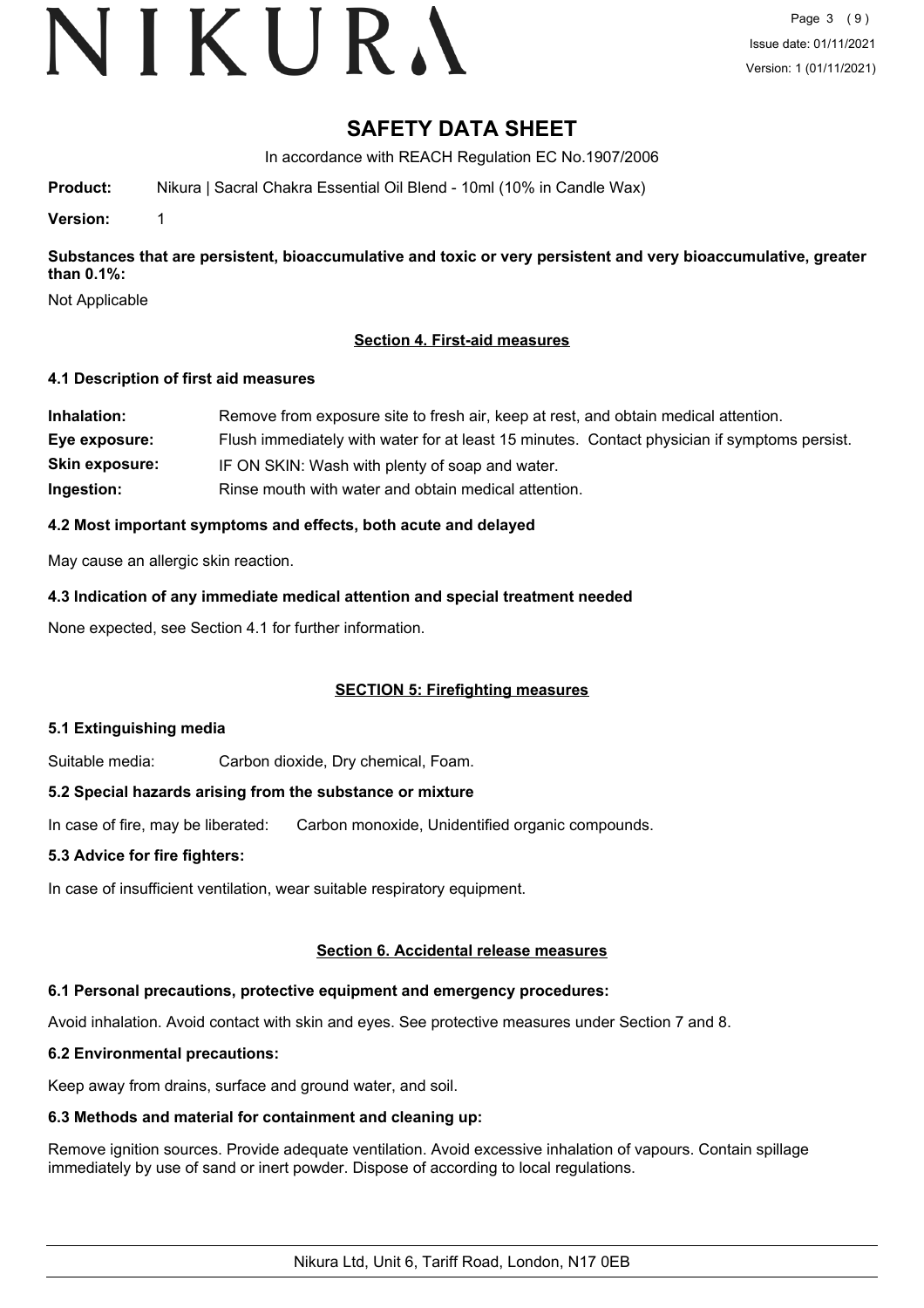# VIKURA

## **SAFETY DATA SHEET**

In accordance with REACH Regulation EC No.1907/2006

**Product:** Nikura | Sacral Chakra Essential Oil Blend - 10ml (10% in Candle Wax)

**Version:** 1

#### **6.4 Reference to other sections:**

Also refer to sections 8 and 13.

#### **Section 7. Handling and storage**

#### **7.1 Precautions for safe handling:**

Keep away from heat, sparks, open flames and hot surfaces. - No smoking. Use personal protective equipment as required. Use in accordance with good manufacturing and industrial hygiene practices. Use in areas with adequate ventilation Do not eat, drink or smoke when using this product.

#### **7.2 Conditions for safe storage, including any incompatibilities:**

Store in a well-ventilated place. Keep container tightly closed. Keep cool. Ground/bond container and receiving equipment. Use explosion-proof electrical, ventilating and lighting equipment. Use only non-sparking tools. Take precautionary measures against static discharge.

#### **7.3 Specific end use(s):**

Candles/Wax Melts: Use in accordance with good manufacturing and industrial hygiene practices.

#### **Section 8. Exposure controls/personal protection**

#### **8.1 Control parameters**

Workplace exposure limits: Not Applicable

#### **8.2 Exposure Controls**

#### **Eye / Skin Protection**

Wear protective gloves/eye protection/face protection

#### **Respiratory Protection**

Under normal conditions of use and where adequate ventilation is available to prevent build up of excessive vapour, this material should not require special engineering controls. However, in conditions of high or prolonged use, or high temperature or other conditions which increase exposure, the following engineering controls can be used to minimise exposure to personnel: a) Increase ventilation of the area with local exhaust ventilation. b) Personnel can use an approved, appropriately fitted respirator with organic vapour cartridge or canisters and particulate filters. c) Use closed systems for transferring and processing this material.

Also refer to Sections 2 and 7.

#### **Section 9. Physical and chemical properties**

#### **9.1 Information on basic physical and chemical properties**

| Not determined |
|----------------|
| Not determined |
| Not determined |
| Not determined |
|                |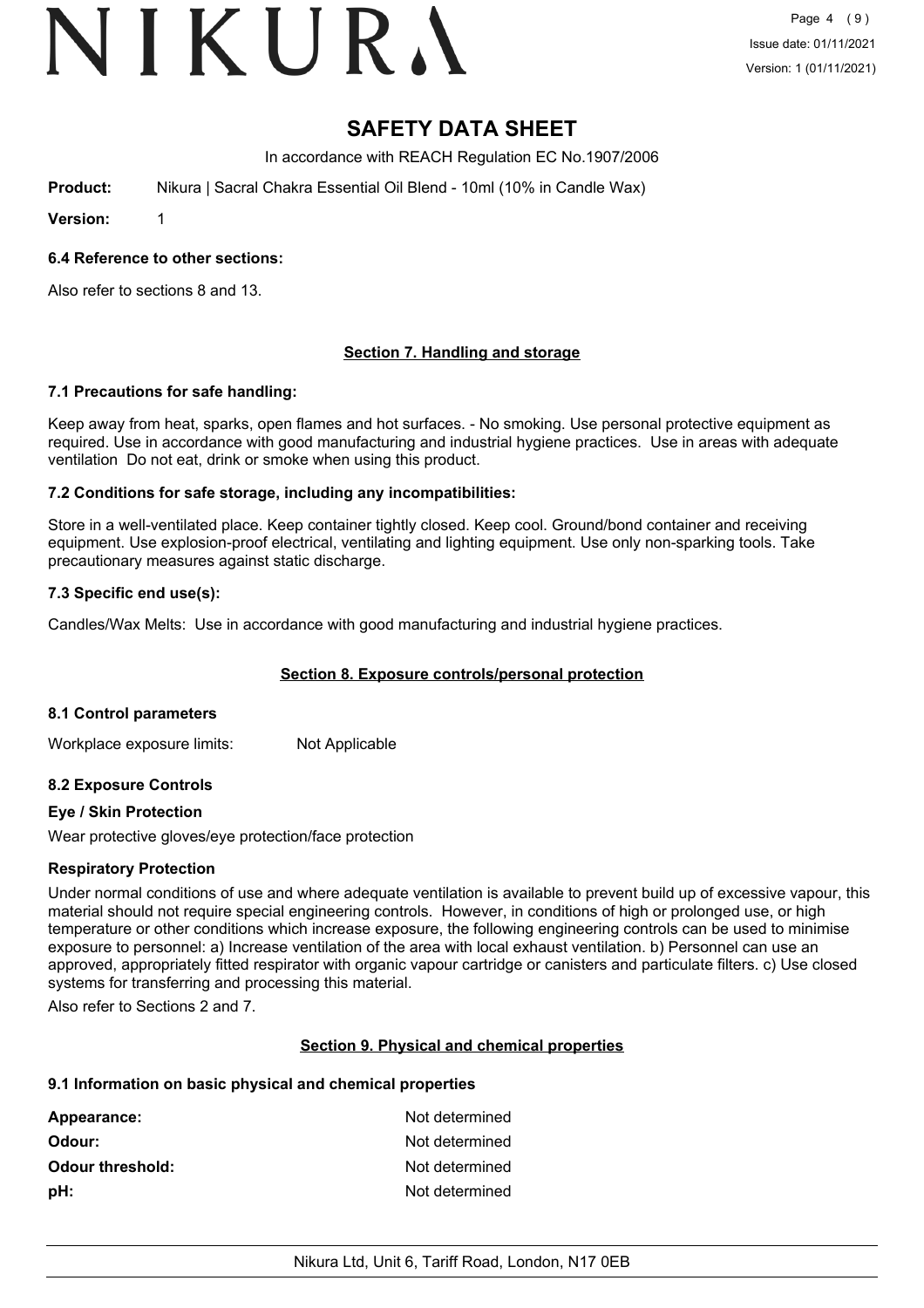Page 5 (9) Issue date: 01/11/2021 Version: 1 (01/11/2021)

### **SAFETY DATA SHEET**

In accordance with REACH Regulation EC No.1907/2006

**Product:** Nikura | Sacral Chakra Essential Oil Blend - 10ml (10% in Candle Wax)

**Version:** 1

**Melting point / freezing point:** Not determined **Initial boiling point / range:** Not determined **Flash point:** > 200 °C **Evaporation rate:** Not determined **Flammability (solid, gas):** Not determined **Upper/lower flammability or explosive limits:** Product does not present an explosion hazard **Vapour pressure:** Not determined **Vapour density:** Not determined **Relative density:** Not determined **Solubility(ies):** Not determined **Partition coefficient: n-octanol/water:** Not determined Auto-ignition temperature: Not determined **Decomposition temperature:** Not determined **Viscosity:** Not determined **Explosive properties:** Not expected **Oxidising properties:** Not expected

**9.2 Other information:** None available

#### **Section 10. Stability and reactivity**

#### **10.1 Reactivity:**

Presents no significant reactivity hazard, by itself or in contact with water.

#### **10.2 Chemical stability:**

Good stability under normal storage conditions.

#### **10.3 Possibility of hazardous reactions:**

Not expected under normal conditions of use.

#### **10.4 Conditions to avoid:**

Avoid extreme heat.

#### **10.5 Incompatible materials:**

Avoid contact with strong acids, alkalis or oxidising agents.

#### **10.6 Hazardous decomposition products:**

Not expected.

#### **Section 11. Toxicological information**

#### **11.1 Information on toxicological effects**

This mixture has not been tested as a whole for health effects. The health effects have been calculated using the methods outlined in Regulation (EC) No 1272/2008 (CLP).

**Acute Toxicity: Acute Toxicity: Based on available data the classification criteria are not met.**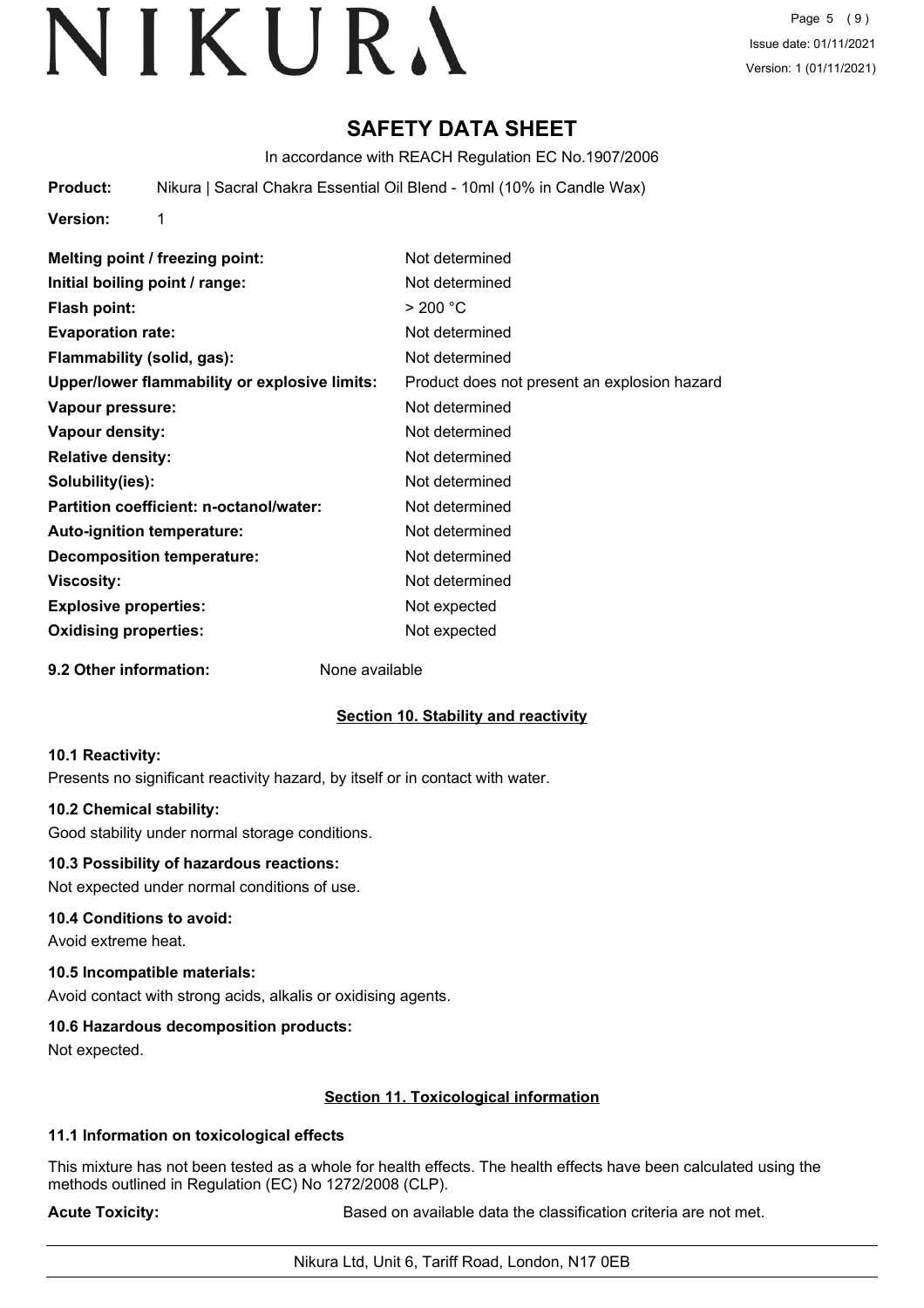### **SAFETY DATA SHEET**

In accordance with REACH Regulation EC No.1907/2006

**Product:** Nikura | Sacral Chakra Essential Oil Blend - 10ml (10% in Candle Wax)

**Version:** 1

| <b>Acute Toxicity Oral</b>         | Not Applicable                                                   |
|------------------------------------|------------------------------------------------------------------|
| <b>Acute Toxicity Dermal</b>       | Not Applicable                                                   |
| <b>Acute Toxicity Inhalation</b>   | Not Available                                                    |
| <b>Skin corrosion/irritation:</b>  | Based on available data the classification criteria are not met. |
| Serious eye damage/irritation:     | Based on available data the classification criteria are not met. |
| Respiratory or skin sensitisation: | Sensitization - Skin Category 1                                  |
| Germ cell mutagenicity:            | Based on available data the classification criteria are not met. |
| <b>Carcinogenicity:</b>            | Based on available data the classification criteria are not met. |
| <b>Reproductive toxicity:</b>      | Based on available data the classification criteria are not met. |
| <b>STOT-single exposure:</b>       | Based on available data the classification criteria are not met. |
| <b>STOT-repeated exposure:</b>     | Based on available data the classification criteria are not met. |
| <b>Aspiration hazard:</b>          | Based on available data the classification criteria are not met. |

#### **Information about hazardous ingredients in the mixture**

Not Applicable

Refer to Sections 2 and 3 for additional information.

#### **Section 12. Ecological information**

| 12.1 Toxicity:                           | Not available |
|------------------------------------------|---------------|
| 12.2 Persistence and degradability:      | Not available |
| 12.3 Bioaccumulative potential:          | Not available |
| 12.4 Mobility in soil:                   | Not available |
| 12.5 Results of PBT and vPvB assessment: |               |

This substance does not meet the PBT/vPvB criteria of REACH, annex XIII.

**12.6 Other adverse effects:** Not available

#### **Section 13. Disposal considerations**

#### **13.1 Waste treatment methods:**

Dispose of in accordance with local regulations. Avoid disposing into drainage systems and into the environment. Empty containers should be taken to an approved waste handling site for recycling or disposal.

#### **Section 14. Transport information**

| 14.1 UN number:                    | Not classified                              |
|------------------------------------|---------------------------------------------|
| 14.2 UN Proper Shipping Name:      | ۰                                           |
| 14.3 Transport hazard class(es):   | Not classified                              |
| <b>Sub Risk:</b>                   | Not classified                              |
| 14.4. Packing Group:               | Not classified                              |
| <b>14.5 Environmental hazards:</b> | Not environmentally hazardous for transport |
| 14.6 Special precautions for user: | None additional                             |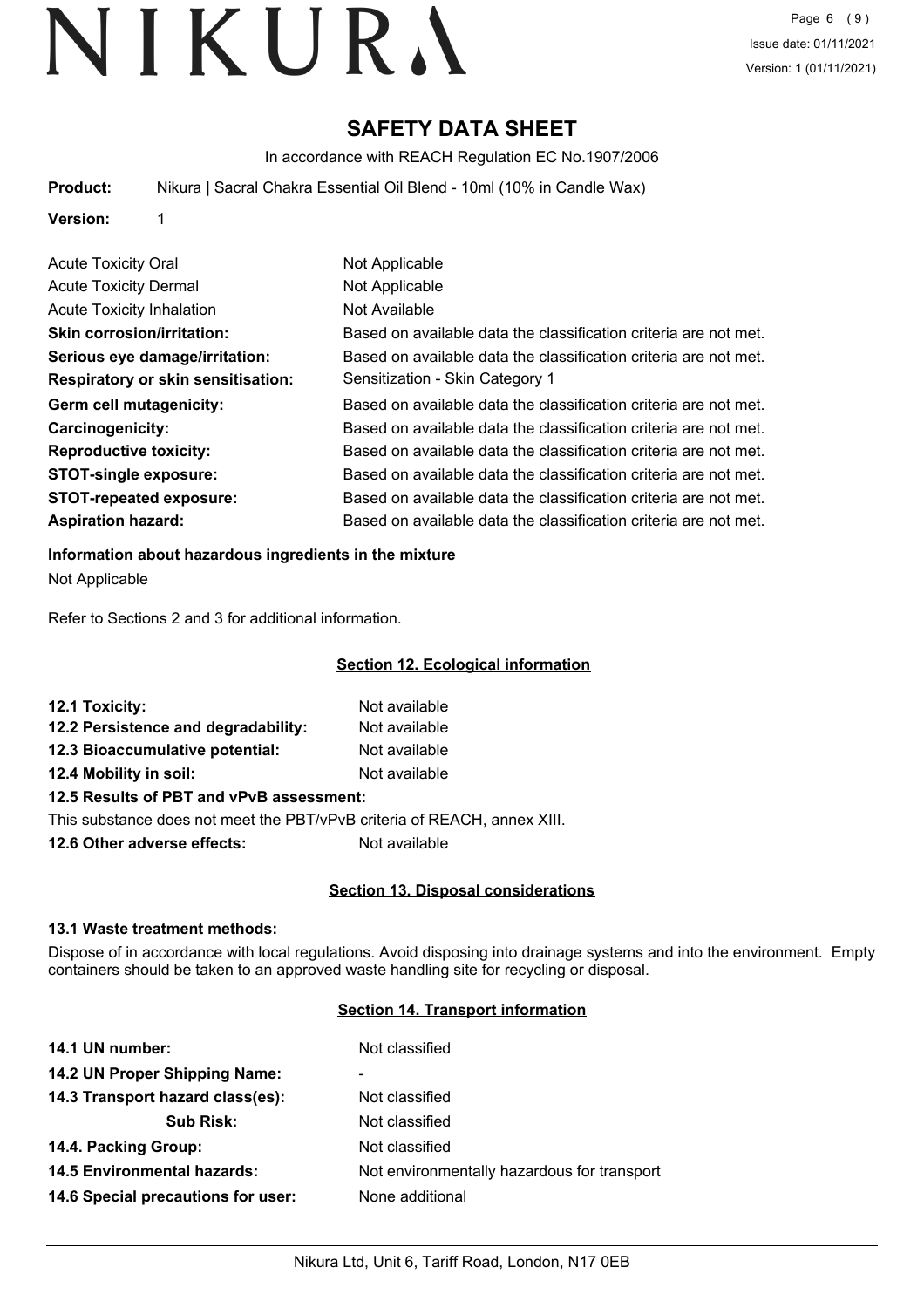### **SAFETY DATA SHEET**

In accordance with REACH Regulation EC No.1907/2006

**Product:** Nikura | Sacral Chakra Essential Oil Blend - 10ml (10% in Candle Wax)

**Version:** 1

**14.7 Transport in bulk according to Annex II of MARPOL73/78 and the IBC Code:**

Not classified

#### **Section 15. Regulatory information**

#### **15.1 Safety, health and environmental regulations/legislation specific for the substance or mixture** None additional

**Concentration % Limits:** SS 1=29.63%

#### **15.2 Chemical Safety Assessment**

A Chemical Safety Assessment has not been carried out for this product.

#### **Section 16. Other information**

| <b>Concentration % Limits:</b> |
|--------------------------------|
|--------------------------------|

**Total Fractional Values:** SS 1=3.38

#### **Key to revisions:**

Not applicable

#### **Key to abbreviations:**

| <b>Abbreviation</b> | <b>Meaning</b>                                                        |
|---------------------|-----------------------------------------------------------------------|
| Acute Tox. 4        | Acute Toxicity - Oral Category 4                                      |
| Acute Tox. 4        | Acute Toxicity - Dermal Category 4                                    |
| Acute Tox. 4        | Acute Toxicity - Inhalation Category 4                                |
| Aquatic Acute 1     | Hazardous to the Aquatic Environment - Acute Hazard Category 1        |
| Aquatic Chronic 2   | Hazardous to the Aquatic Environment - Long-term Hazard Category 2    |
| Aquatic Chronic 3   | Hazardous to the Aquatic Environment - Long-term Hazard Category 3    |
| Aquatic Chronic 4   | Hazardous to the Aquatic Environment - Long-term Hazard Category 4    |
| Asp. Tox 1          | <b>Aspiration Hazard Category 1</b>                                   |
| Eye Irrit. 2        | Eye Damage / Irritation Category 2                                    |
| Flam. Liq. 3        | Flammable Liquid, Hazard Category 3                                   |
| H226                | Flammable liquid and vapour.                                          |
| H302                | Harmful if swallowed.                                                 |
| H304                | May be fatal if swallowed and enters airways.                         |
| H312                | Harmful in contact with skin.                                         |
| H315                | Causes skin irritation.                                               |
| H317                | May cause an allergic skin reaction.                                  |
| H319                | Causes serious eye irritation.                                        |
| H332                | Harmful if inhaled.                                                   |
| H335                | May cause respiratory irritation.                                     |
| H361                | Suspected of damaging fertility or the unborn child (exposure route). |
| H400                | Very toxic to aquatic life.                                           |
| H411                | Toxic to aquatic life with long lasting effects.                      |
| H412                | Harmful to aquatic life with long lasting effects.                    |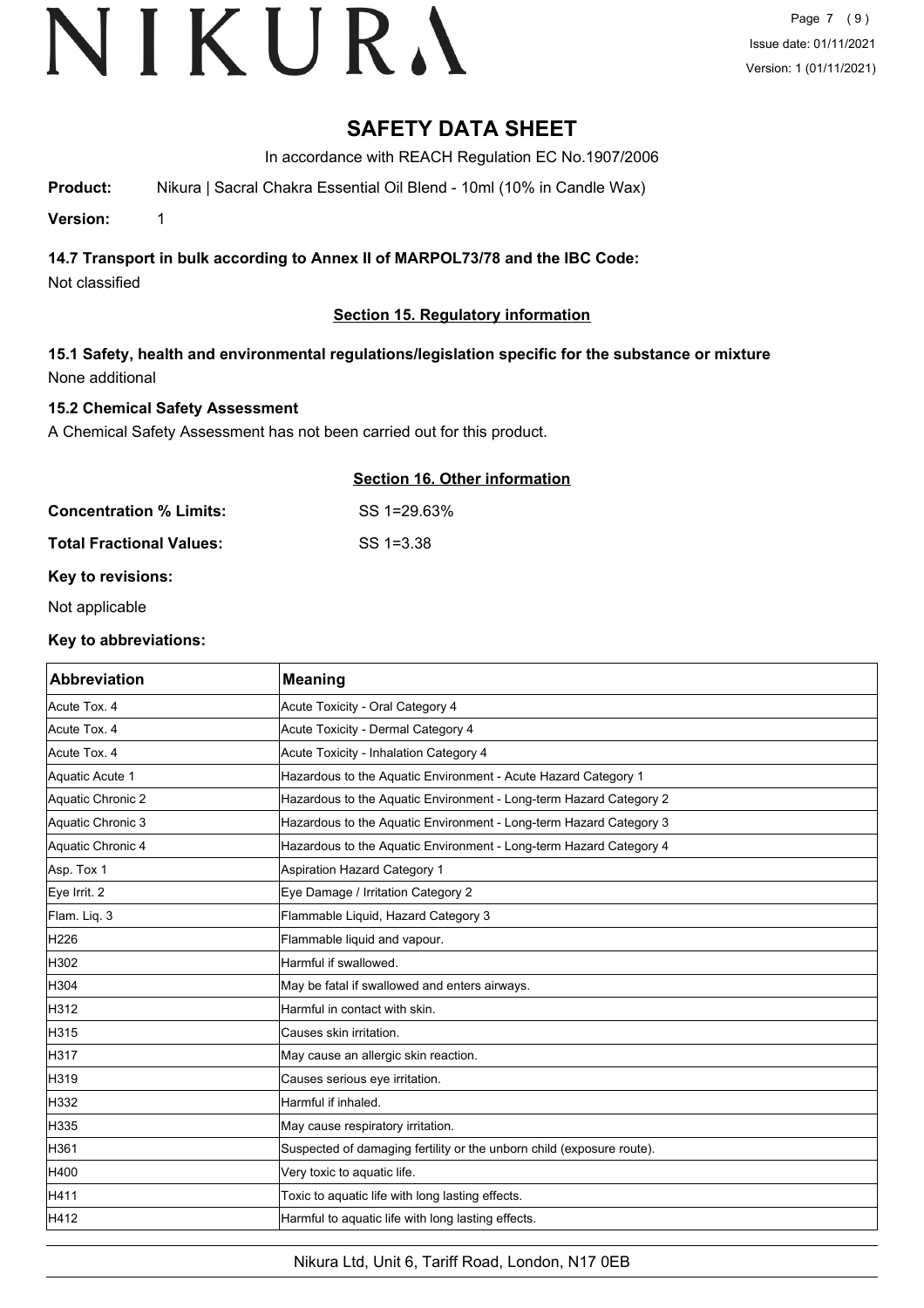## **SAFETY DATA SHEET**

In accordance with REACH Regulation EC No.1907/2006

**Product:** Nikura | Sacral Chakra Essential Oil Blend - 10ml (10% in Candle Wax)

#### **Version:** 1

| H413             | May cause long lasting harmful effects to aquatic life.                                                                            |
|------------------|------------------------------------------------------------------------------------------------------------------------------------|
| P <sub>202</sub> | Do not handle until all safety precautions have been read and understood.                                                          |
| P210             | Keep away from heat, sparks, open flames and hot surfaces. - No smoking.                                                           |
| P233             | Keep container tightly closed.                                                                                                     |
| P240             | Ground/bond container and receiving equipment.                                                                                     |
| P241             | Use explosion-proof electrical, ventilating and lighting equipment.                                                                |
| P242             | Use only non-sparking tools.                                                                                                       |
| P243             | Take precautionary measures against static discharge.                                                                              |
| P261             | Avoid breathing vapour or dust.                                                                                                    |
| P <sub>264</sub> | Wash hands and other contacted skin thoroughly after handling.                                                                     |
| P270             | Do not eat, drink or smoke when using this product.                                                                                |
| P271             | Use only outdoors or in a well-ventilated area.                                                                                    |
| P272             | Contaminated work clothing should not be allowed out of the workplace.                                                             |
| P273             | Avoid release to the environment.                                                                                                  |
| P280             | Wear protective gloves/eye protection/face protection.                                                                             |
| P301/310         | IF SWALLOWED: Immediately call a POISON CENTER or doctor/physician.                                                                |
| P301/312         | IF SWALLOWED: call a POISON CENTER or doctor/physician if you feel unwell.                                                         |
| P302/352         | IF ON SKIN: Wash with plenty of soap and water.                                                                                    |
| P303/361/353     | IF ON SKIN (or hair): Remove/take off immediately all contaminated clothing. Rinse skin with water/shower.                         |
| P304/340         | IF INHALED: Remove victim to fresh air and keep at rest in a position comfortable for breathing.                                   |
| P305/351/338     | IF IN EYES: Rinse cautiously with water for several minutes. Remove contact lenses, if present and easy to<br>do. Continue rinsing |
| P308/313         | IF exposed or concerned: Get medical advice/attention.                                                                             |
| P312             | Call a POISON CENTRE or doctor/physician if you feel unwell.                                                                       |
| P330             | Rinse mouth.                                                                                                                       |
| P331             | Do not induce vomiting.                                                                                                            |
| P333/313         | If skin irritation or rash occurs: Get medical advice/attention.                                                                   |
| P337/313         | If eye irritation persists: Get medical advice/attention.                                                                          |
| P362             | Take off contaminated clothing and wash before reuse.                                                                              |
| P363             | Wash contaminated clothing before reuse.                                                                                           |
| P370/378         | In case of fire: Use carbon dioxide, dry chemical, foam for extinction.                                                            |
| P391             | Collect spillage.                                                                                                                  |
| P403/233         | Store in a well-ventilated place. Keep container tightly closed.                                                                   |
| P403/235         | Store in a well-ventilated place. Keep cool.                                                                                       |
| P405             | Store locked up.                                                                                                                   |
| P501             | Dispose of contents/container to approved disposal site, in accordance with local regulations.                                     |
| Repr. 2          | Toxic to Reproduction Category 2                                                                                                   |
| STOT SE 3        | Specific Target Organ Toxicity (Single Exposure) Category 3                                                                        |
| Skin Irrit. 2    | Skin Corrosion / Irritation Category 2                                                                                             |
| Skin Sens. 1A    | Sensitization - Skin Category 1A                                                                                                   |
| Skin Sens. 1B    | Sensitization - Skin Category 1B                                                                                                   |

The information in this safety data sheet is to the best of our knowledge true and accurate but all data, instructions,